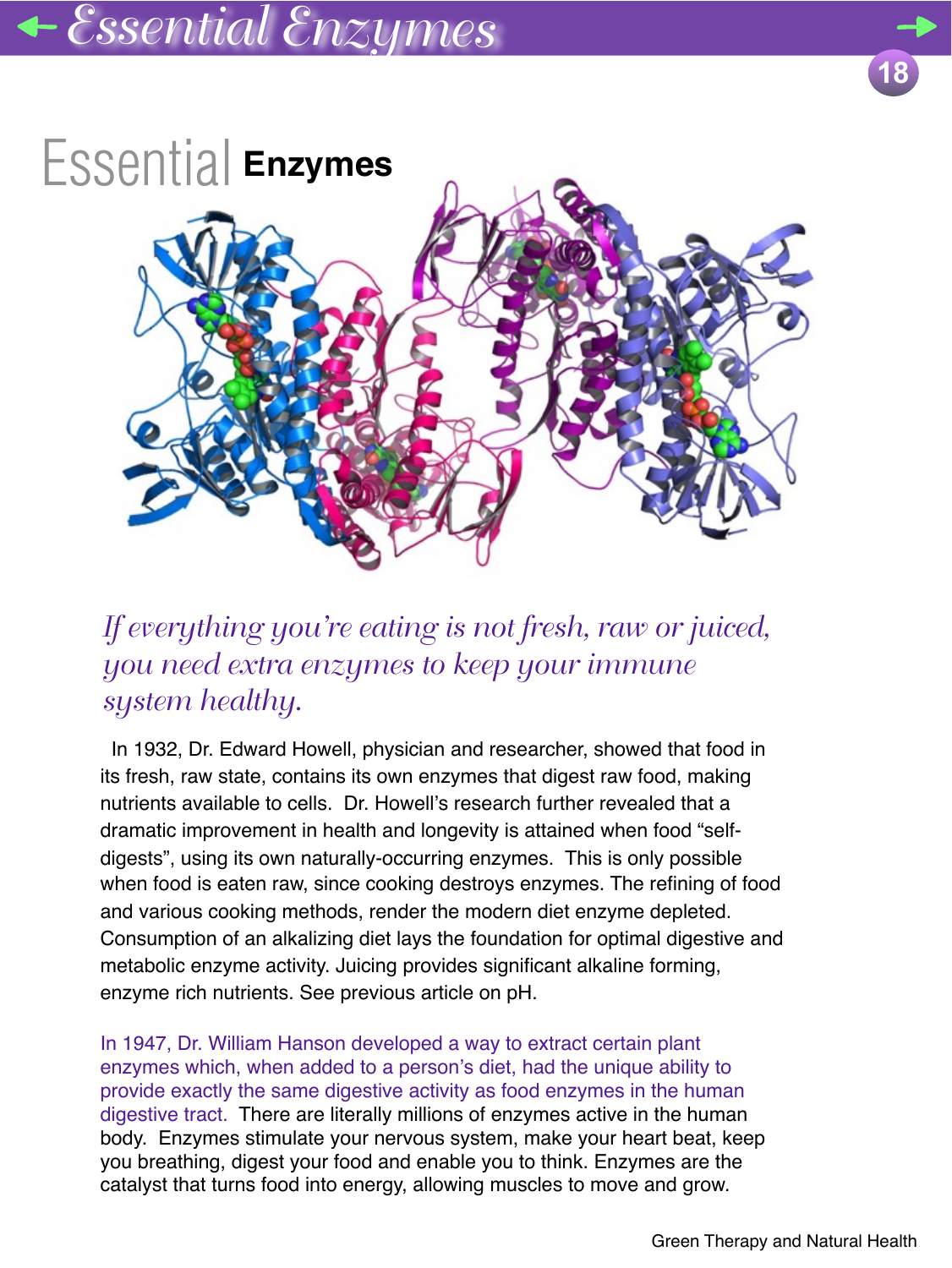## *Essential Enzymes*



### *Your body gets enzymes from two sources; those it makes and those it ingests.*



Nature has endowed all foods in their natural, uncooked form with the enzymes to digest protein, fiber, fat and carbohydrates. Enzymes allow every cell in your body to perform all the complex processes required to sustain life. Digestion in particular, the basis of immunity, relies on specific enzymes secreted by cells in the digestive tract and pancreas to release valuable nutrients from your food. Plant enzyme supplements help digestion of food in the stomach as well as in the small intestine, reducing the load on the pancreas and immune system.

#### THE FULL BURDEN OF DIGESTION FALLS ON YOUR OWN DIGESTIVE SYSTEM, WHEN ENZYMES ARE MISSING FROM YOUR FOOD.

In a perfect world, we would all be eating mostly raw food rich in enzymes for complete digestion. As we age, it becomes increasingly important to support digestion with enzyme supplements, particularly when it comes to cooked food.

Each time we eat cooked food, enzymes typically involved in immune response, are used to aid digestion, at the expense of our immune potential.

#### **Decades of eating mostly cooked food exhausts our digestive and immune enzyme reserve by age 70 – 75**. Over time,

blood becomes sticky and builds up with impurities and foreign proteins. Our magnificent self-healing, self-regulating systems including

cardiovascular, renal, liver, brain, immune, lymph and digestion all benefit from blood that is charged with negative ions for best circulation and oxygen, particularly for the brain.

The plant-world provides us with Chlorophyll, the essential blood builder. Juicing is the way to get enough chlorophyll, minerals and real proteins (amino acids) that are alkaline forming, compared to animal protein, which leaves an acid residue.

An alkalizing diet is also more supportive for proper kidney and lymph function whereas animal product consumption stresses kidney and putrefies in the bowel –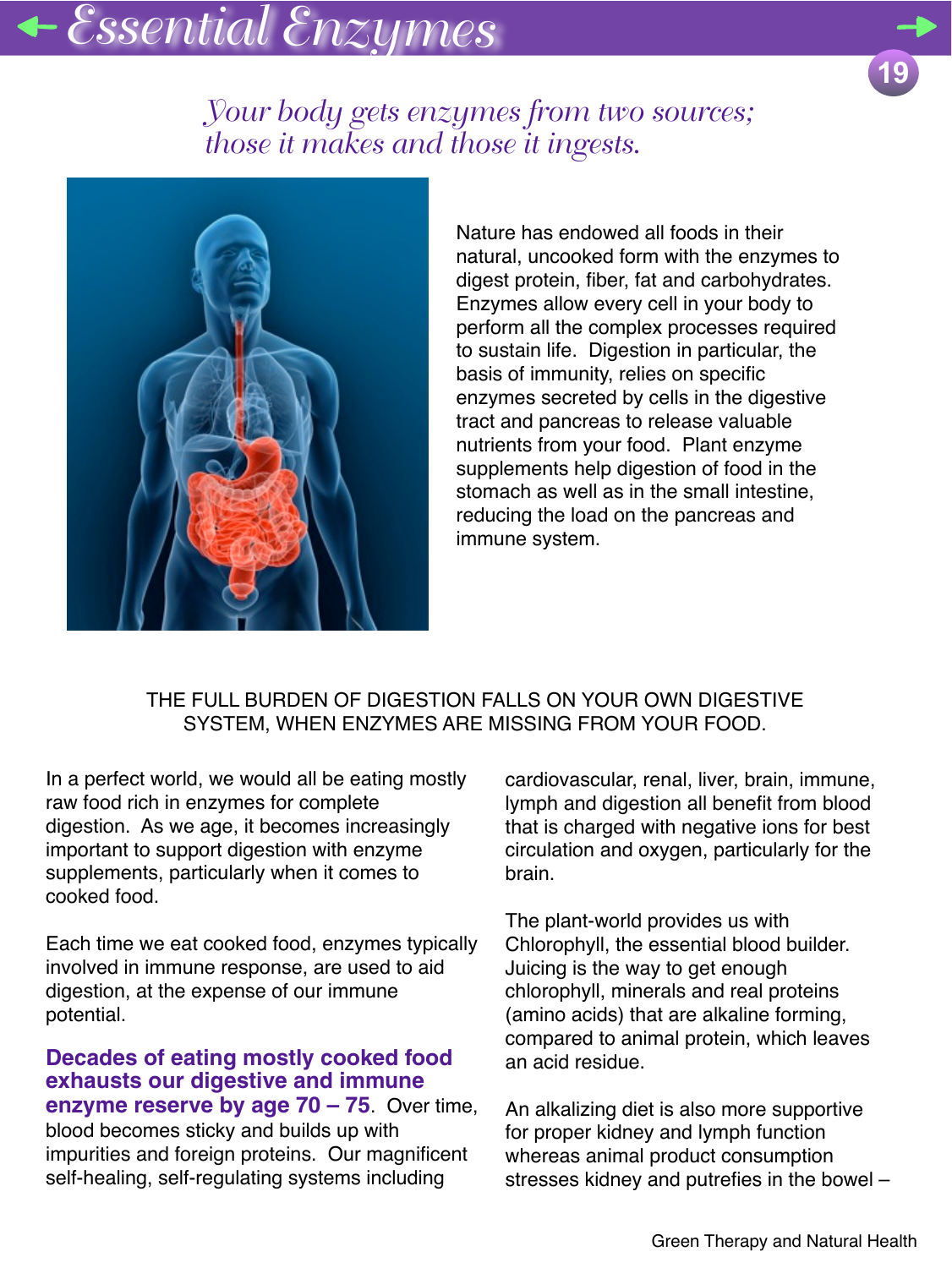## *"...try adding digestive enzymes."*

creating more acid. Now, if the meat, egg or fish was raw when consumed, then its own enzymes would facilitate selfdigestion. But most of us barely eat enough salad, let alone raw nuts, raw seeds, raw vegetables, fruit and raw oils like flax and coconut. Okay, some of us eat sushi, but how many of us eat steak tatar? That's got raw egg, raw onion, raw cow, raw

Digestive enzyme supplements are capable of breaking down almost any meal including hard-to-digest foods like milk, cheese, broccoli and beans, into nutrients the body needs, without gas and bloating.

capers… Mmm… yummy!

Milk and cheese can be extremely inflammatory and disruptive to the mucosal membrane including sinus, lung, digestive tract, bladder, prostate, in young and old.

The enzyme lactase is present in raw but not pasteurized (cooked) dairy that would otherwise minimize lactose problems.

Regardless, I am not an advocate of dairy products as a preferred source of nutrients. Some individuals experience digestive difficulty because normally easily digested starchy foods such as rice, potatoes and pasta, are not completely broken down.

Maltase assists in the final breakdown of maltose, a disaccharide from carbohydrates. Other sometimes difficult to digest foods include grains, legumes and vegetables such as broccoli, cauliflower, cabbage. Adequate chewing often resolves discomfort. Fermentation by intestinal bacteria on the sugars in these foods (raffinose, stachyose and verbascose) results in the production of gas. Alpha-galactosidase and invertase are two enzymes that break down these resistant sugars.

Vitamins and minerals must team up with enzymes to perform the body's basic functions. If you are not experiencing the benefits you expected from your dietary supplements, try adding digestive enzymes.

Caffeine, alcohol, colds, fever, pregnancy, stress,

strenuous exercise and extreme weather conditions are just a few things that use up your enzymes daily. Adding nutritional enzymes to your diet enables you to bring this constant drain on your valuable enzyme supply under control.